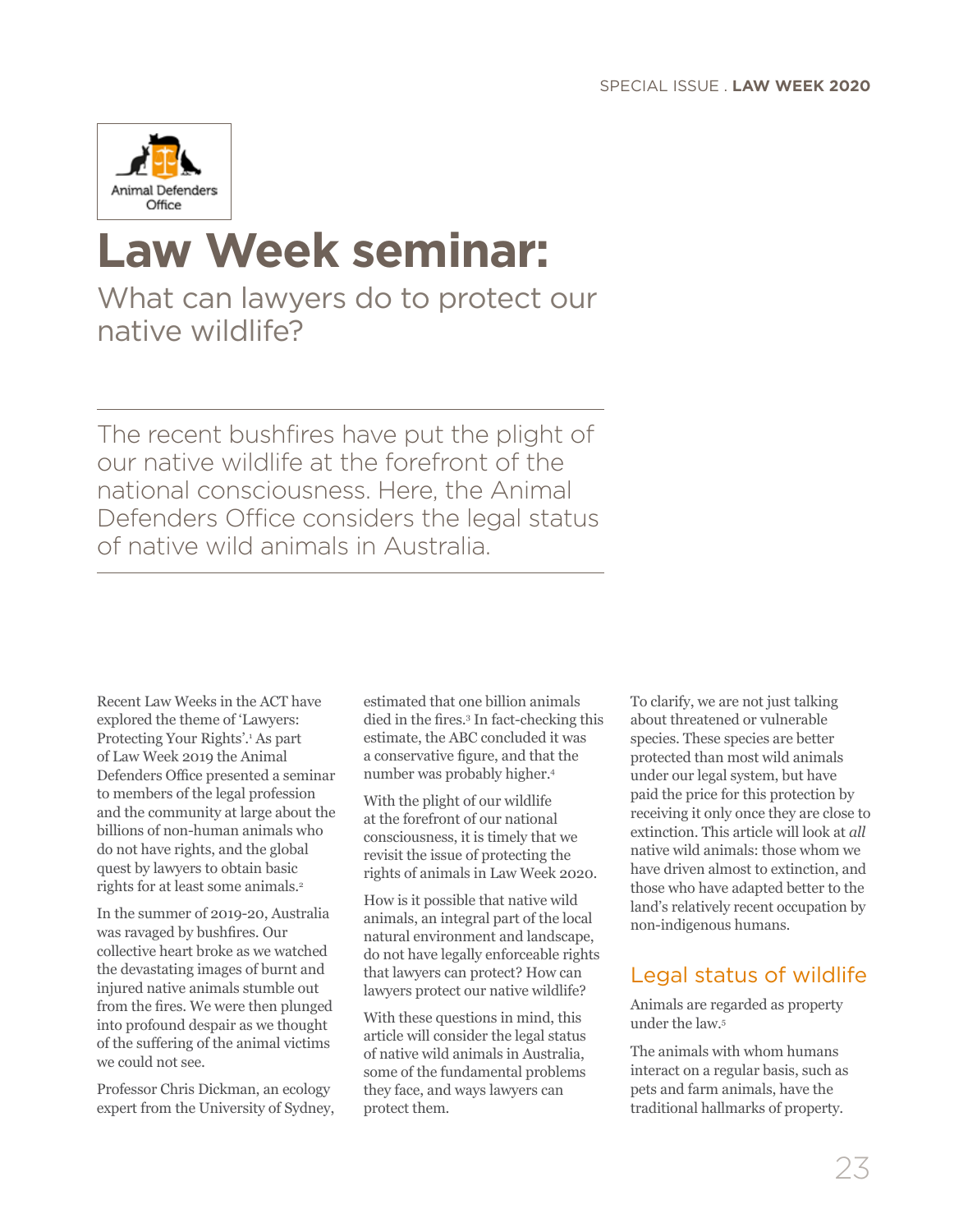

"KANGAROO WITH JOEY" BY [NICHOLAS JONES](https://www.flickr.com/photos/nicholasjones/) IS LICENSED UNDER CC BY 2.0

They can be identified, possessed, and controlled by humans. But what about free-living wild animals? We cannot identify precisely which animals are living where. They are not possessed by anyone, and they are *ipso facto* beyond our control.

This has not stopped governments from asserting that wild animals are the property of the crown.

Late last century this issue went all the way to the High Court of Australia. In the case of *Yanner v Eaton* the High Court dismissed the Queensland Government's assertion in legislation that fauna was the 'property of the state'.6

The High Court said that no one can own free-living wildlife because we cannot identify what exactly would be owned by the entity claiming

to be the owner, and because that entity does not possess the free-living wildlife. The High Court therefore concluded that the property status of free-living wildlife is something less than full property ownership. But the High Court also stated that governments have some rights over wildlife, namely the 'power to preserve and regulate the exploitation of an important resource'.7

That is why today in Australia human interaction with wildlife is usually regulated by governments through licence regimes. It is also why, despite native wild animals being 'protected' under nature or biodiversity conservation laws, it does not actually amount to much. It simply means that it is an offence to harm the animal *without a licence*. 8

In the ACT most native animals are 'protected' in that it is an offence to kill them without a licence.<sup>9</sup>

Some, however, are less protected than others. Recently in the ACT the legal status of one of our most iconic native animals, the Eastern Grey Kangaroo, was changed overnight by the stroke of a Minister's pen. With the *Nature Conservation (Controlled Native Species – Eastern Grey Kangaroo) Declaration 2017*, the ACT Minister for the Environment declared the Eastern Grey Kangaroo to be a 'controlled native species'.

The consequences for the kangaroos, and members of the public who wanted to take action to protect them, were immense. The change in legal status not only meant that a licence was no longer required to harm the animals, but it also removed the right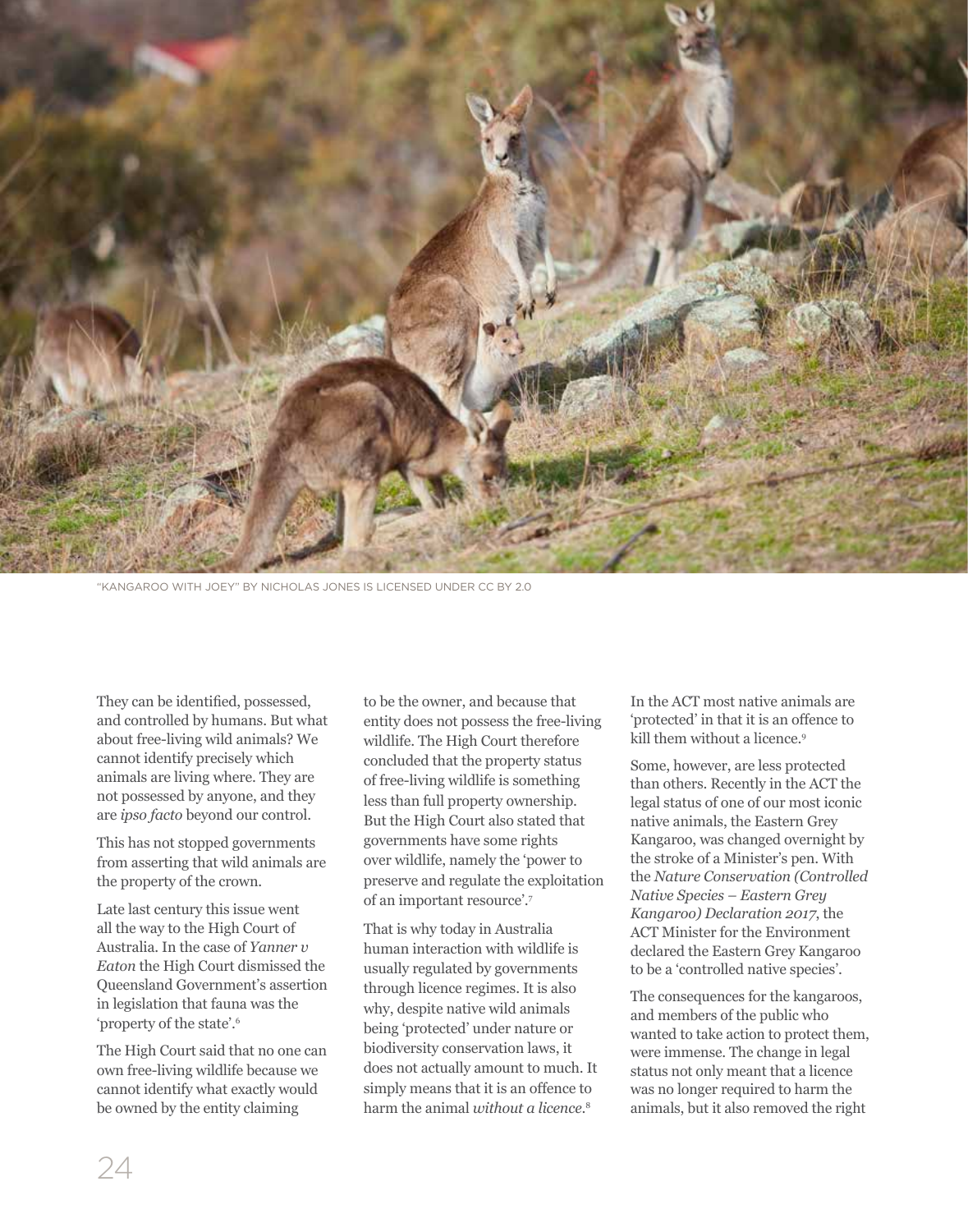to review government decisions to kill the animals, despite the strong public interest in the welfare and fate of this iconic native wild animal.<sup>10</sup>

Since this change in legal status, the ACT government has approved the killing of thousands of local kangaroos,<sup>11</sup> and these government decisions are beyond the scrutiny usually afforded by administrative review.12

## Does our native wildlife need protection?

The devastating impact of the bushfires on Australia's wildlife made headlines around the world.<sup>13</sup>

The terrible toll of the fires compounded ongoing threats to wildlife such as habitat destruction<sup>14</sup> and fragmentation, drought, and climate change.

Government assistance for fireaffected wildlife has targeted the most 'at risk' species, namely those that were already endangered and vulnerable before the fires.<sup>15</sup>

There is, of course, a dire need for such assistance. It does, however, exclude millions of other individual native animals who may not be classified as at risk, but whose habitat and food sources were equally affected by the fires. These animals face other threats to their survival.

Despite the vast number of native wild animals killed by the fires, governments around Australia continued to allow native animals to be killed for commercial or so-called damage mitigation purposes.

In NSW, for example, licences are still issued to landholders to kill native animals such as wombats, kangaroos, and kookaburras, despite advocates

calling for a suspension of all such permits to kill surviving wildlife.16

The commercial kangaroo industry has also been allowed to continue killing many thousands of kangaroos and joeys despite the unquantified impact of the fires on kangaroo populations.<sup>17</sup>

In Victoria, the situation was particularly perilous for wombats.

These native wild animals could be killed in certain areas of the State without even having to obtain a permit. In a small but significant change after the fires, the Victorian government reinstated wombats' 'protected' status, so at least a permit is now is now required before the animals can be legally killed.18 However, in the wake of the devastating toll on these animals due to the bushfires, advocates have again called for the killing of these native wild animals to be suspended.<sup>19</sup>

These case studies give some insight into the enormous challenges facing wildlife in Australia.

So how can lawyers help to protect their interests?

### How lawyers can help

As we have seen, the law regards native wildlife as 'resources' regulated by government.

Taking action to protect wildlife therefore often consists of seeking review of government decisions, making submissions about government reform proposals, or lobbying lawmakers.

#### Administrative review

Given their 'unowned' status, taking action to protect native animals usually falls to volunteers and community

organisations. An important role for lawyers can be to provide pro bono assistance to these entities by way of legal advice and/or representation.

A recent example of a successful action to protect wildlife occurred in Cairns, Queensland.

On 1 May 2020 the Queensland Civil and Administrative Tribunal handed down its decision in a case brought by the Agile Wallaby Project group, a local wildlife rescue organisation. In 2017 the organisation had applied to the Queensland Department of Environment and Science for a permit to translocate hundreds of agile wallabies from a small urban area where they were taking refuge after the fragmentation of their habitat. The State Department refused the application, but the Tribunal has now overturned that decision in favour of the organisation. The decision allows the organisation to proceed with what will be the country's largest translocation of macropods, and to sites that the organisation describes as 'wallaby heaven'.20

In the ACT, grass-roots community organisations have sought administrative review of decisions by government to kill large numbers of local kangaroos.

In 2014 the Animal Defenders Office represented Animal Liberation ACT in one such challenge.<sup>21</sup> On behalf of the animal rights organisation the Animal Defenders Office obtained an injunction to stop the cull that was already underway. While the ultimate decision of the Tribunal went against the applicants, some victories along the way were achieved.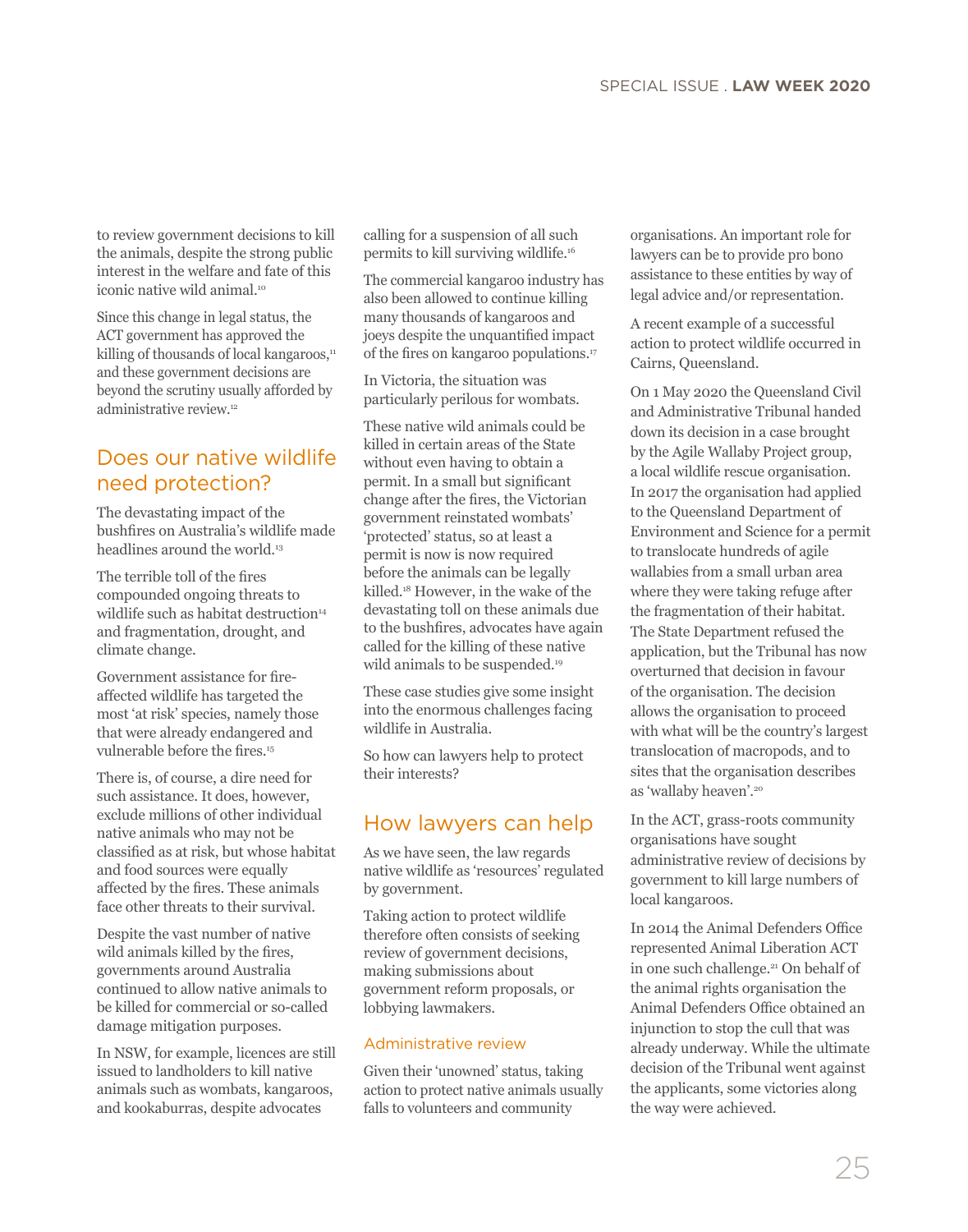## Animal Defenders **Office**

**ETHOSPHERE . LAW SOCIETY OF THE ACT JOURNAL COMPANY . LAW SOCIETY OF THE ACT JOURNAL COMPANY . LAW SOCIETY OF THE ACT JOURNAL COMPANY . LAW SOCIETY OF THE ACT JOURNAL COMPANY . LAW SOCIETY OF THE ACT OF THE ACT OF THE ACT** 

The Animal Defenders Office is a nationally accredited notfor-profit community legal centre that specialises in animal law. The Animal Defenders Office is run by volunteer lawyers and law students and other volunteer professionals. It offers information and representation for individuals and groups wishing to take legal action to protect animals. The Animal Defenders Office also produces information to raise community awareness about animal protection issues, and works to advance animal interests through law reform.

The Animal Defenders Office is a member of Community Legal Centres Australia, the peak body representing community legal centres in Australia.

"MOTHER TO PUP" BY [ASACH](https://www.flickr.com/photos/holcombea/) IS LICENSED UNDER CC BY 2.0

For the first time, notably, the Tribunal agreed that animal welfare was a relevant consideration in a decision to issue licences to kill the 'protected' native wildlife. Moreover, during cross examination the government's veterinary officer admitted that hundreds of at-foot joeys were 'unintended mortality' of the culls. These young kangaroos are out of the pouch but still wholly dependent on their mothers' milk for food. During the culls they escape when their mothers are shot, but only to die an 'eventual' death from

starvation, dehydration or predation because they no longer have access to their mother's milk. These deaths are not included in cull numbers.

During the trial this aspect of the culls came to be referred to as the 'ghost population' of orphaned cull casualties, which the government still protests against.22 This outcome was an important victory in terms of raising awareness about the serious animal welfare consequences of the culls.

Another interesting example of administrative review of government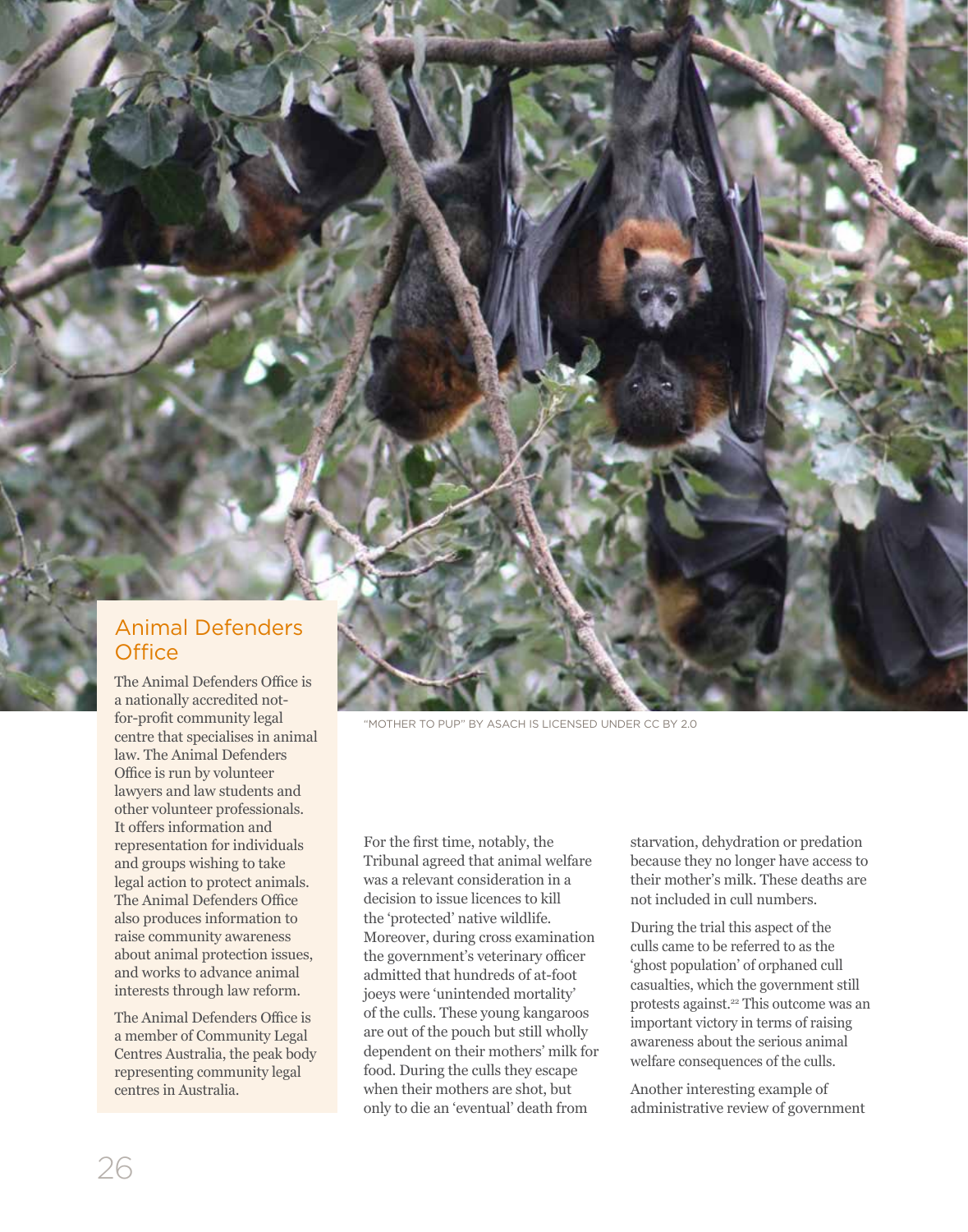decisions regarding wildlife is the case involving the local wildlife rescue organisation Wildcare, based over the border in Queanbeyan.23

In response to the ACT government's policy of not allowing orphaned kangaroo joeys to be rescued and rehabilitated,<sup>24</sup> and to avoid the orphaned joeys simply being killed, the organisation sought a licence to export them from the ACT so they could be cared for in NSW.

The ACT government refused to grant the licence. The organisation sought review of the decision in the ACT Civil and Administrative Tribunal, and while it lost at first instance, it was successful on appeal.<sup>25</sup> As a direct result of this case, many kangaroo joeys have been given a chance at life that they otherwise would not have had.

#### Submissions about reform proposals

Governments frequently propose amendments to the regulatory framework governing human interaction with native wildlife. Lawyers can play an important role in contributing to public consultation processes about these proposals, not only because of their in-depth knowledge of the legal system, but also due to their reputation for being 'astute and good at working out where in practice to apply ideas for maximum effect'26.

Making submissions on the welfare implications of reform proposals affecting wildlife could range from commenting on a new draft national code of practice for the commercial shooting of kangaroos, to assessing moves to abolish the requirement for licences to disturb flying-fox camps or plans to deploy drum lines to capture and kill sharks.<sup>27</sup>

#### Lobbying for law reform

Lawyers can also work with community organisations to lobby politicians and law-makers for law reform to better protect wildlife.

Lawyers can be excellent advocates for law reform, given their familiarity with regulatory frameworks and the law-making process.

In writing this article we reached out to ACT Wildlife, the ACT's leading wildlife rescue organisation (and the Law Week 2020 charity), to find out about the challenges the group's volunteer wildlife carers face in protecting wildlife.28

We discovered that one of the biggest issues confronting the group is rescuing and caring for native flying foxes caught in poorly designed and badly hung fruit tree netting. Poorly designed tree netting has holes in which animals can become entangled. It is readily available for sale in the ACT. When hung in a loose manner on garden fruit trees it can become a death trap for native animals. Scores of flying foxes get caught in the nets and often remain there for days before being freed by wildlife carers. Half of the animals rescued by carers die from injuries sustained during their ordeal.

So how could lawyers help with this issue? Would law reform even be feasible?

As lawyers, we would research and discover that in December 2019 Victoria amended its animal welfare regulations to regulate the sale and use of fruit netting. The new regulation creates an offence to use or sell fruit netting that does not comply with the stipulated mesh size.<sup>29</sup>

Being able to point to a recent example of law reform in an Australian jurisdiction would make it easier to persuade local parliamentarians that ACT legislation should be similarly amended to help stop flying foxes from getting caught in inappropriate netting, and to reduce the time volunteer carers have to spend on rescuing and either rehabilitating or euthanasing these diminutive native animals.

#### The ultimate law reform for wildlife

Perhaps ironically, we shall leave the last word on law reform for wildlife not to a lawyer, but to a philosopher.

In 2005 the internationally renowned Australian philosopher Peter Singer proposed what would be a gamechanger in terms of how the law regards wildlife:

We need a Mabo decision for Australia's wild animals, a legal recognition of their special status as original residents of Australia, alongside its original [human] inhabitants. The only ethical approach is one that gives their interests equal consideration alongside similar human interests.30

Over a decade later this remains an aspirational goal for wildlife law reform in this country.

#### *Tara Ward*

ANIMAL DEFENDERS OFFICE Tara Ward is the co-founder of the Animal Defenders Office, and volunteers as Executive Director and Principal Lawyer for the organisation. Tara also teaches animal law at the University of NSW.